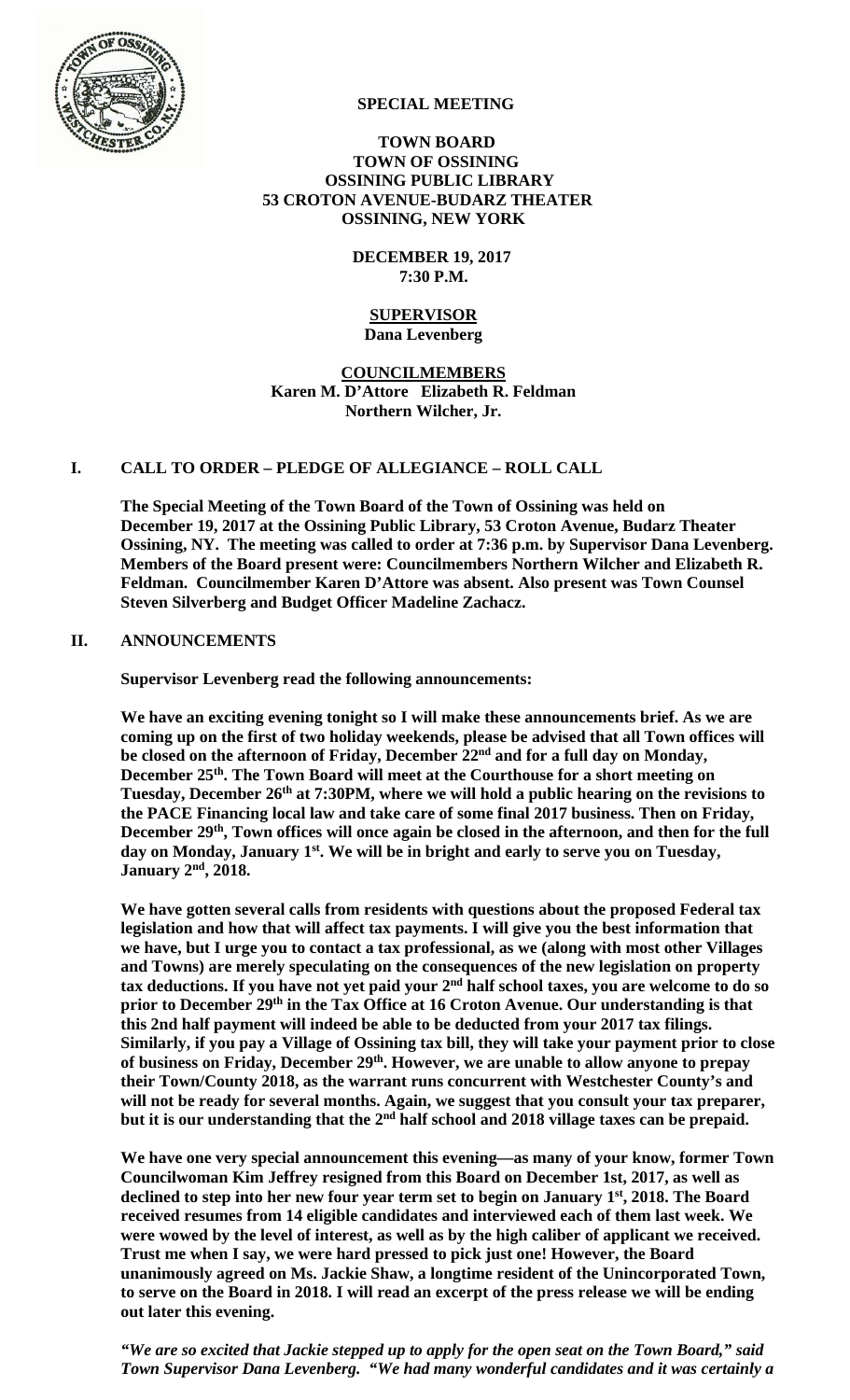*tough decision, however we felt that Jackie had the right mix of community involvement, management and business experience. We were also impressed by her work on boards (particularly on one so closely tied to the Town's own, with her work on the Recreation Advisory Board), that would lend itself perfectly to our mission. An added bonus is that Jackie lives in the Unincorporated Town for which this board serves as the local governing body. Since Jackie took an interest in this position, she has attended all Town Board meetings and has been proactive in spending time familiarizing herself with some of the issues facing the Town. We are confident that she will be an excellent addition to our board and a wonderful community advocate."* 

*Ms. Shaw has an MBA from Boston University Graduate School of Management with a concentration in Health Care management, as well as a BA from the College of William and Mary and a certificate in interior decorating from Parsons School of Design. She worked for Merck & Co. as Senior Manager for Health & Utilization Management and for Koren Rogers Associates doing research and analysis, as well as managing administrative staff. After leaving the industry to start a family, she returned to the workforce as an entrepreneur, starting up an interior decorating firm which she ran in partnership with her mother for just under 10 years. She has been an active volunteer, representing the Town on the Recreation Advisory Board as vice chair from 2006-present and was recently selected to take over as chair of that board. She also has been serving on the Ossining School District Equity Task Force since 2006 and was selected to participate on the Ossining School District Superintendent Search Committee in 2013.* 

**The Board plans to formally appoint Jackie at our Tuesday, December 26th meeting at the Courthouse. I know you will find in Jackie an inquisitive mind, a caring heart, and a passion for this great community we share, which are just a few of the reasons we believe she will be a great fit for Ossining. Please join us in welcoming Jackie, who will begin her term on January 1st, 2018.** 

**With that, let's move into our resolutions for this evening.** 

# **III. BOARD RESOLUTIONS**

# **A. Ossining Arts Project, Summer Concert Series Sub-Committee- Appointment**

**Councilmember Wilcher moved and it was seconded by Councilmember Feldman that the following be approved:** 

**Supervisor Levenberg appoints Councilwoman Liz Feldman as Town Board Liaison to the Village of Ossining's Ossining Arts Project Summer Concert Series Sub-Committee.** 

### **Motion Carried: Unanimously**

### **B. Ossining Arts Project, Summer Concert Series Sub-Committee- Appointment**

**Councilmember Feldman moved and it was seconded by Councilmember Wilcher that the following be approved:** 

**Resolved, that the Town Board of the Town of Ossining hereby appoints Terry D'Attore, Ossining, as the Town of Ossining's citizen liaison to the Village of Ossining's Ossining Arts Project Summer Concert Series Sub-Committee.** 

 **Motion Carried: Unanimously** 

### **C. Stipulation of Agreement between Town of Ossining and CSEA Local 1000**

**Councilmember Wilcher moved and it was seconded by Councilmember Feldman that the following be approved:** 

**BE IT RESOLVED, that upon recommendation of the Town Supervisor, the Town Board hereby ratifies and approves the Stipulation of Agreement regarding Ann Carroll Malone and her amended date of hire for specific purposes, between the Town and CSEA Local 1000, Unit #9182, AFL-CIO, effective December 20t, 2017; and** 

**BE IT FURTHER RESOLVED, that the Town Supervisor is authorized to execute the Stipulation on the Town's behalf.**